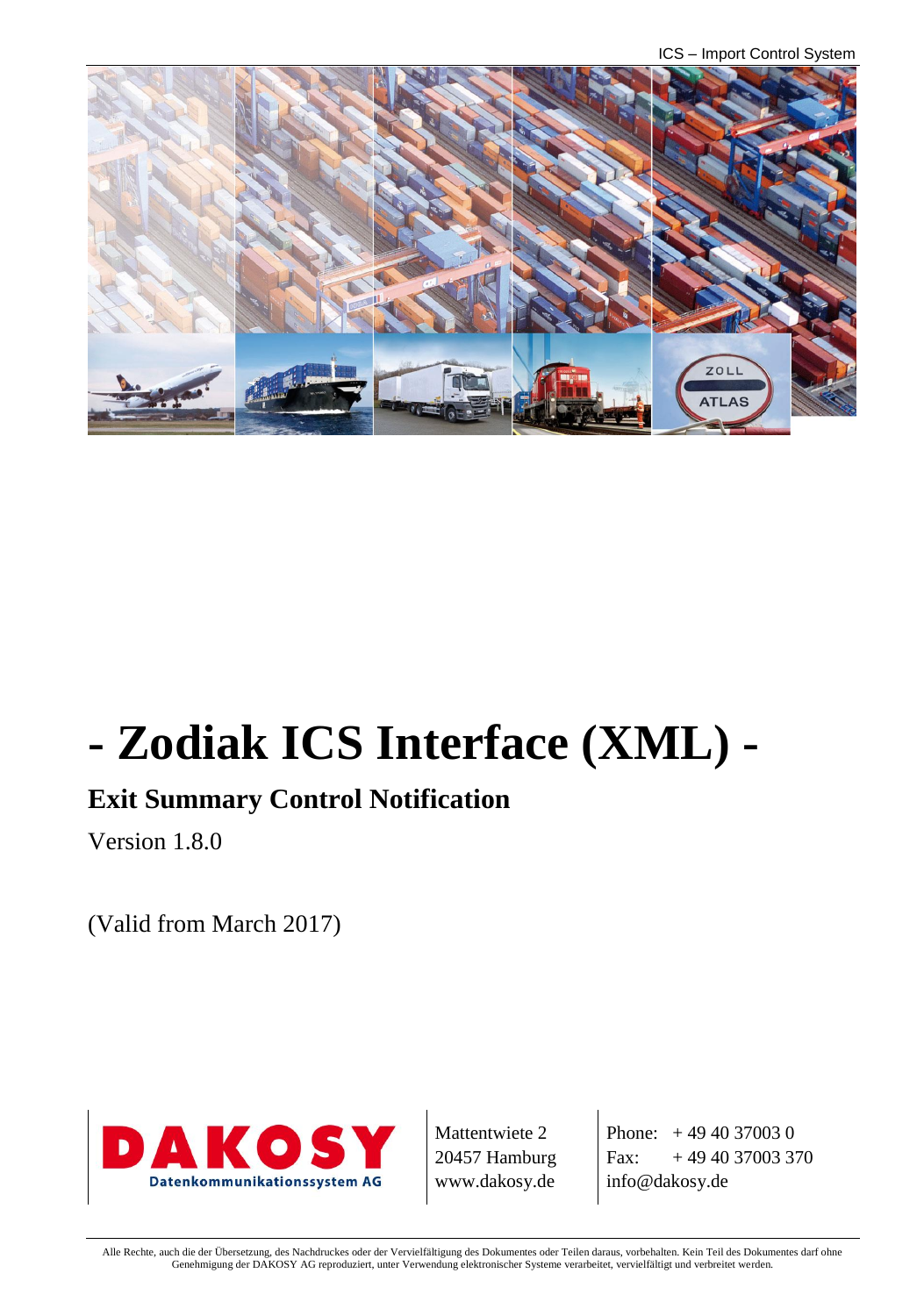#### **Change history**

| Version | <b>Chapter/Section</b> | <b>Reason</b>   | <b>Name</b> | <b>Date</b> |
|---------|------------------------|-----------------|-------------|-------------|
| 0.8.0   |                        | Initial Version | Lembke      | 30.01.2017  |

#### **Change requests**

#### **DAKOSY**

### **Datenkommunikationssystem AG**

Mattentwiete 2

20457 Hamburg

| 1. Phone: | $+494037003 - 0$   |
|-----------|--------------------|
| 2. Fax:   | $+494037003 - 370$ |
| 3. Email: | info@dakosy.de     |

#### **Used tools**

|    | Number Used tools                                                 |
|----|-------------------------------------------------------------------|
| W1 | This document has been created using <i>Microsoft Word 2010</i> . |

#### **Liability**

1. Please note that no liability claims can be derived towards DAKOSY AG for the content of this manual, despite careful development and examination of this document!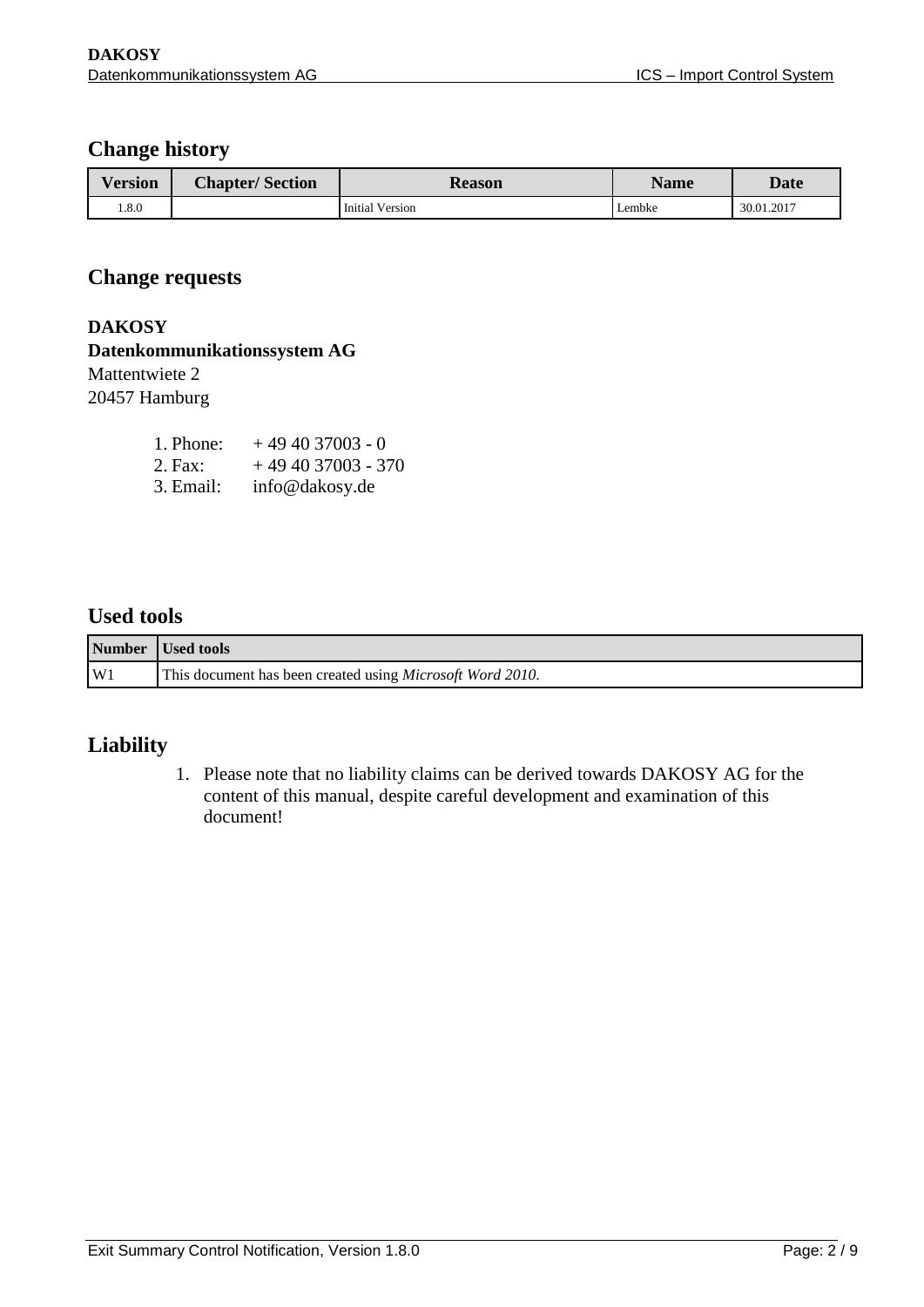## **Table of contents**

|--|--|--|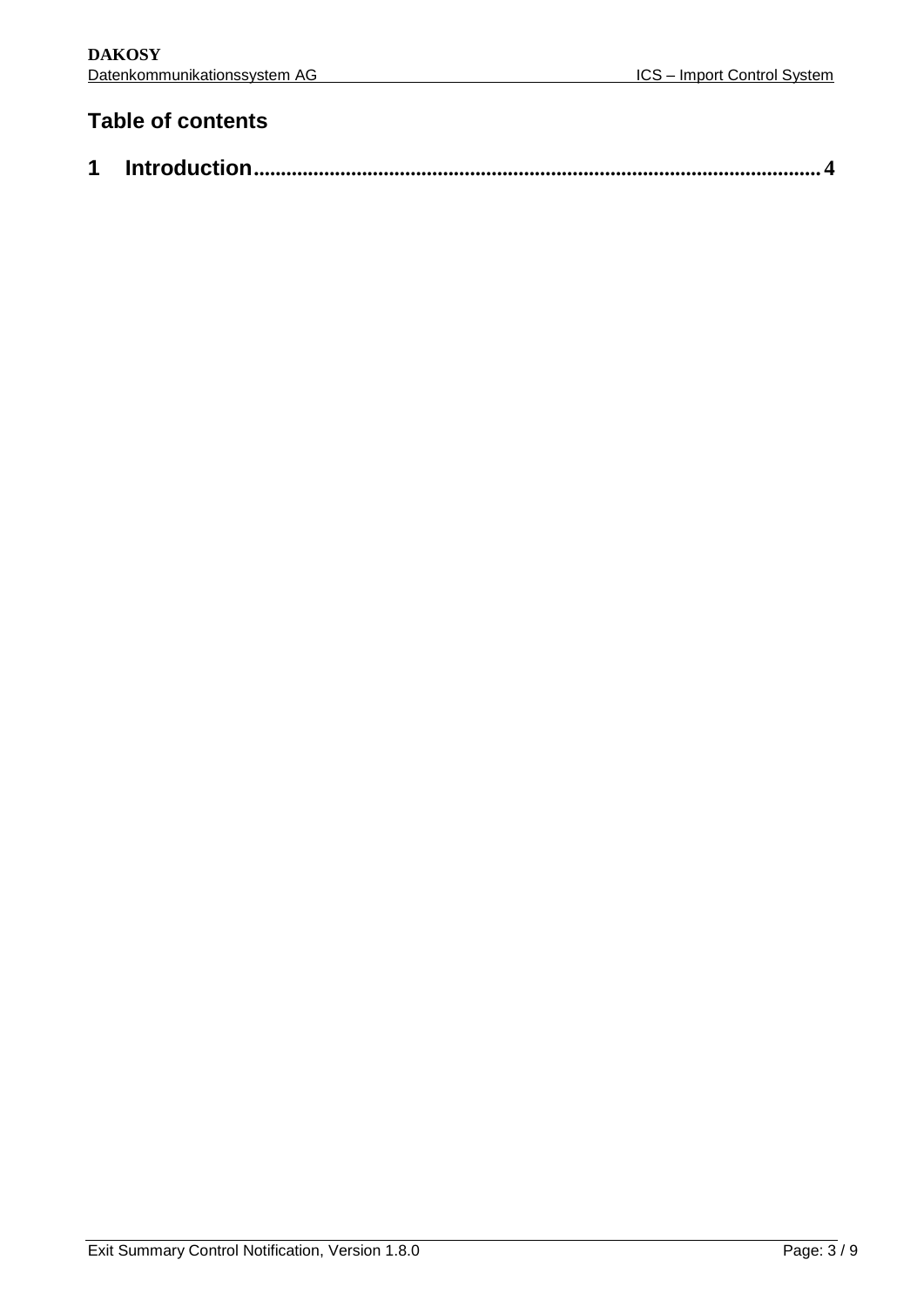## <span id="page-3-0"></span>**1 Introduction**

This document describes the XML Message "ExitSummaryControlNotification" which is used within the ZODIAK ICS XML Interface in order to forward the Control Notification from Customs to the customer.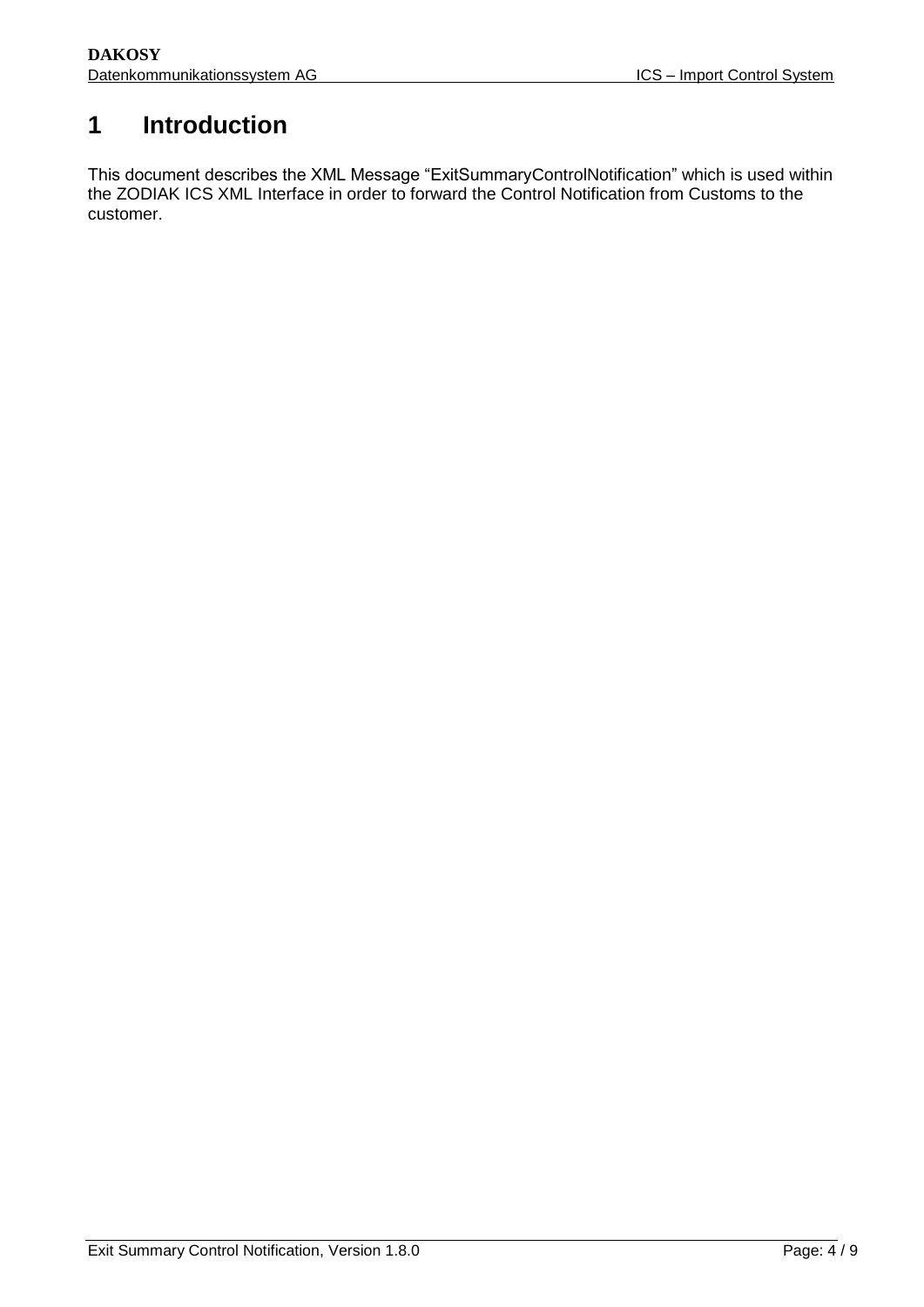#### ExitSummaryControlNotification

| <b>Structure</b>                                    |                                                                             |  |
|-----------------------------------------------------|-----------------------------------------------------------------------------|--|
| <b>Occurrence</b>                                   | Element/Attribute                                                           |  |
| 1.1                                                 | <b>EXSMessage</b><br>- xs:sequence                                          |  |
| $\sim$ 1                                            | <b>Transaction</b>                                                          |  |
| 11                                                  | - xs:sequence                                                               |  |
| 11                                                  | - IOPartner                                                                 |  |
| 11                                                  | - IOReference                                                               |  |
| 11                                                  | - IODateTime                                                                |  |
| 11                                                  | – Version                                                                   |  |
| $\sim$ 1<br>1<br>11<br>11                           | <b>Messages</b><br>xs:sequence<br>xs:choice                                 |  |
| 11                                                  | <b>ExitSummaryControlNotification</b>                                       |  |
| 1.1                                                 | xs:sequence                                                                 |  |
| 11                                                  | <b>ObjectIdentification</b>                                                 |  |
| $\ldots$ 1                                          | xs:sequence                                                                 |  |
| $\dots$ 1                                           | - ObjectName                                                                |  |
| $\sim$ 1                                            | - DateOfReceipt                                                             |  |
| $1 \t  1$                                           | - EventSeverity                                                             |  |
| 1.1                                                 | - EventLocation                                                             |  |
| $1 - 1$<br>$\sim$ 1<br>1<br>11<br>11<br>$1 \t{.} 1$ | <b>Header</b><br>xs:sequence<br>- LRN<br>- MRN<br>- NotificationDateAndTime |  |
| 1.1                                                 | - PersonLodgingTheSummaryDeclaration                                        |  |
| 11                                                  | - CustomsOfficeAtExit                                                       |  |
| 11                                                  | xs:choice                                                                   |  |
| 11                                                  | – ReferenceNumber                                                           |  |
| 1.1                                                 | - LocationCode                                                              |  |
| 1.1                                                 | <b>GoodsItems</b>                                                           |  |
| 11                                                  | xs:sequence                                                                 |  |
| 1.999                                               | <b>GoodsItem</b>                                                            |  |
| $1 \t{.} 1$                                         | xs:sequence                                                                 |  |
| 1.1                                                 | - GoodsItemNumber                                                           |  |
| 1.1                                                 | $\overline{\mathsf{T}}$ CustomsInterventions                                |  |
| 1.1                                                 | xs:sequence                                                                 |  |
| 1  999                                              | F CustomsIntervention                                                       |  |
| 1                                                   | xs:sequence                                                                 |  |
| 11                                                  | $-\text{Code}$                                                              |  |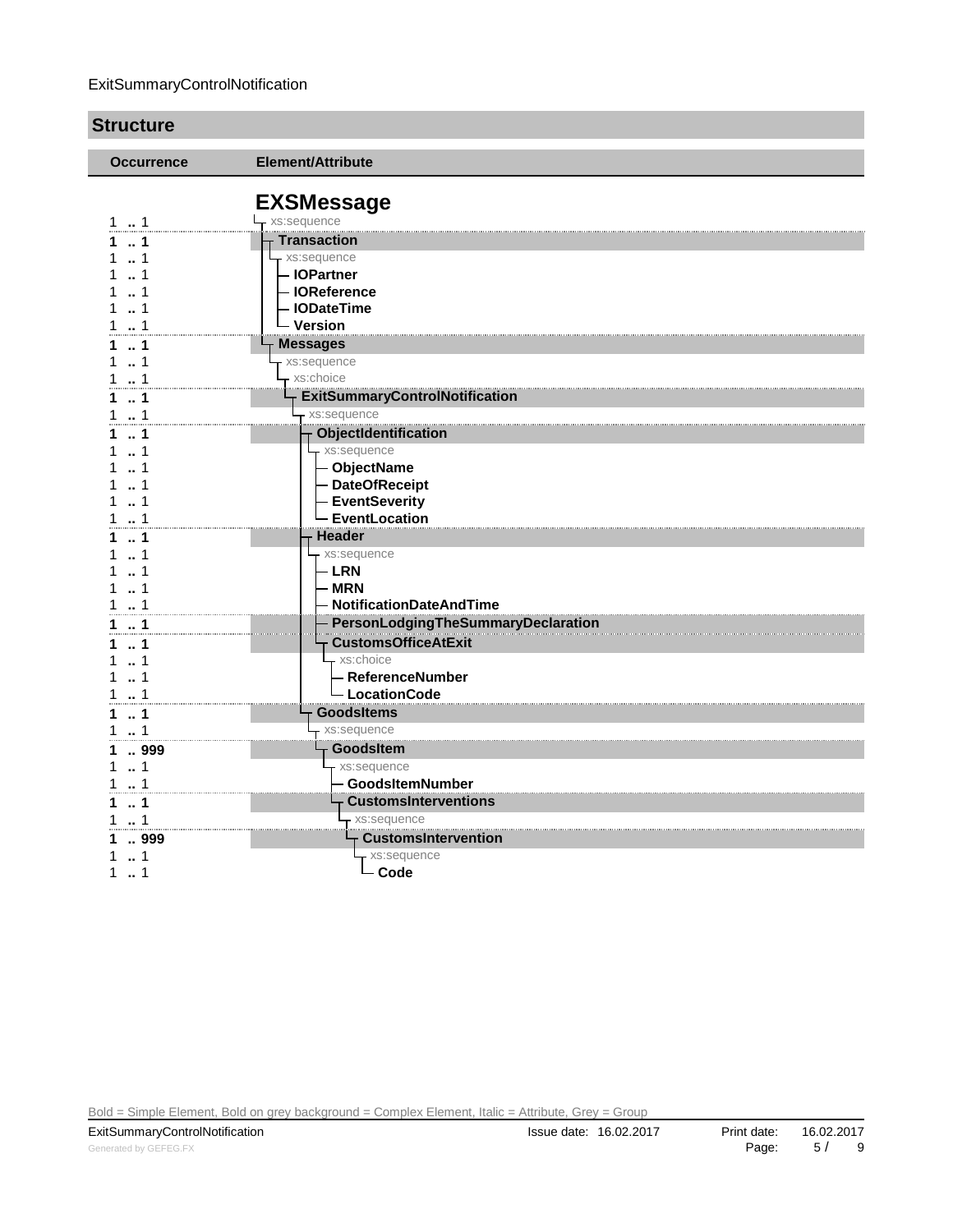| <b>Element/Attribute</b>              | <b>Annotation</b>                                                                |  |  |
|---------------------------------------|----------------------------------------------------------------------------------|--|--|
| <b>EXSMessage</b>                     |                                                                                  |  |  |
| xs:sequence                           | 1  1<br>Occurence                                                                |  |  |
| <b>Transaction</b>                    | $1 - 1$<br><b>Occurence</b>                                                      |  |  |
| xs:sequence                           | <b>Occurence</b><br>$1 \t  1$                                                    |  |  |
| <b>IOPartner</b>                      | Occurence<br>$1 \t  \t 1$                                                        |  |  |
|                                       | 10<br>Length<br>ä.                                                               |  |  |
| <b>IOReference</b>                    | $1 - 1$<br>Occurence                                                             |  |  |
|                                       | Length<br>. 35                                                                   |  |  |
| <b>IODateTime</b>                     | $1 \t  \t 1$<br>Occurence                                                        |  |  |
| - Version                             | $1 - 1$<br>Occurence                                                             |  |  |
|                                       | Length<br>$\cdot$ 3                                                              |  |  |
|                                       | 006 007<br><b>Pattern</b>                                                        |  |  |
|                                       | <b>Remark</b><br>This field should contain the following value: 007              |  |  |
| <b>Messages</b>                       | $1 - 1$<br>Occurence                                                             |  |  |
| xs:sequence                           | $1 - 1$<br>Occurence                                                             |  |  |
| xs:choice                             | 1  1<br>Occurence                                                                |  |  |
| <b>ExitSummaryControlNotification</b> | $1 - 1$<br>Occurence                                                             |  |  |
|                                       | $1 - 1$                                                                          |  |  |
| - xs:sequence                         | Occurence                                                                        |  |  |
| ObjectIdentification                  | $1 - 1$<br>Occurence                                                             |  |  |
| - xs:sequence                         | Occurence<br>11                                                                  |  |  |
| ObjectName                            | <b>Occurence</b><br>$1 \t  \t 1$                                                 |  |  |
|                                       | $\frac{1}{2}$ 35<br>Length                                                       |  |  |
|                                       | Messages sent from ZODIAK ICS will contain the local<br>Remark                   |  |  |
|                                       | reference number in their ObjectName field                                       |  |  |
| <b>DateOfReceipt</b>                  | $1 \t  \t 1$<br>Occurence                                                        |  |  |
|                                       | Date and time when the event reported occured<br><b>Description</b>              |  |  |
|                                       | For ZODIAK ICS, this field contains the date and time<br><b>Remark</b>           |  |  |
|                                       | when the original message (the one being acknowledged                            |  |  |
|                                       | of forwarded with this XML message) was received                                 |  |  |
| <b>EventSeverity</b>                  | $1 \quad 1$<br><b>Occurence</b>                                                  |  |  |
|                                       | Length<br>$\ldots$ 10                                                            |  |  |
|                                       | Possible values are:<br><b>Description</b>                                       |  |  |
|                                       | *OKAY                                                                            |  |  |
|                                       | *WARNING                                                                         |  |  |
|                                       | *ERROR                                                                           |  |  |
|                                       | <b>Applicable Codes</b>                                                          |  |  |
|                                       | *ERROR                                                                           |  |  |
|                                       | *OKAY                                                                            |  |  |
|                                       | *WARNING                                                                         |  |  |
| EventLocation                         | $1 \t  \t 1$<br>Occurence                                                        |  |  |
|                                       | $\cdot$ 20<br>Length                                                             |  |  |
|                                       | <b>Description</b><br>This field is used to indicate where in the communications |  |  |
|                                       | chain an error occured (at DAKOSY or at customs)                                 |  |  |
|                                       | <b>Applicable Codes</b><br>*CUSTOMS-C                                            |  |  |
|                                       | *CUSTOMS-G                                                                       |  |  |
|                                       | *CUSTOMS-TE                                                                      |  |  |
|                                       | *DAKOSY-CO                                                                       |  |  |
|                                       | *DAKOSY-EDI-                                                                     |  |  |
|                                       | *DAKOSY-ZOD                                                                      |  |  |
|                                       | <b>DAKOSY</b>                                                                    |  |  |
|                                       | customs                                                                          |  |  |
| Header                                | Occurence<br>$1 \t  1$                                                           |  |  |
|                                       | $1 - 1$                                                                          |  |  |
| - xs:sequence                         | Occurence                                                                        |  |  |
| - LRN                                 | Occurence<br>$\overline{1}$<br>1.                                                |  |  |
|                                       | $\binom{2}{2}$<br>Length                                                         |  |  |
|                                       | Local Reference Number<br><b>Description</b>                                     |  |  |
|                                       | Unique reference assigned by the message sender in<br>Remark                     |  |  |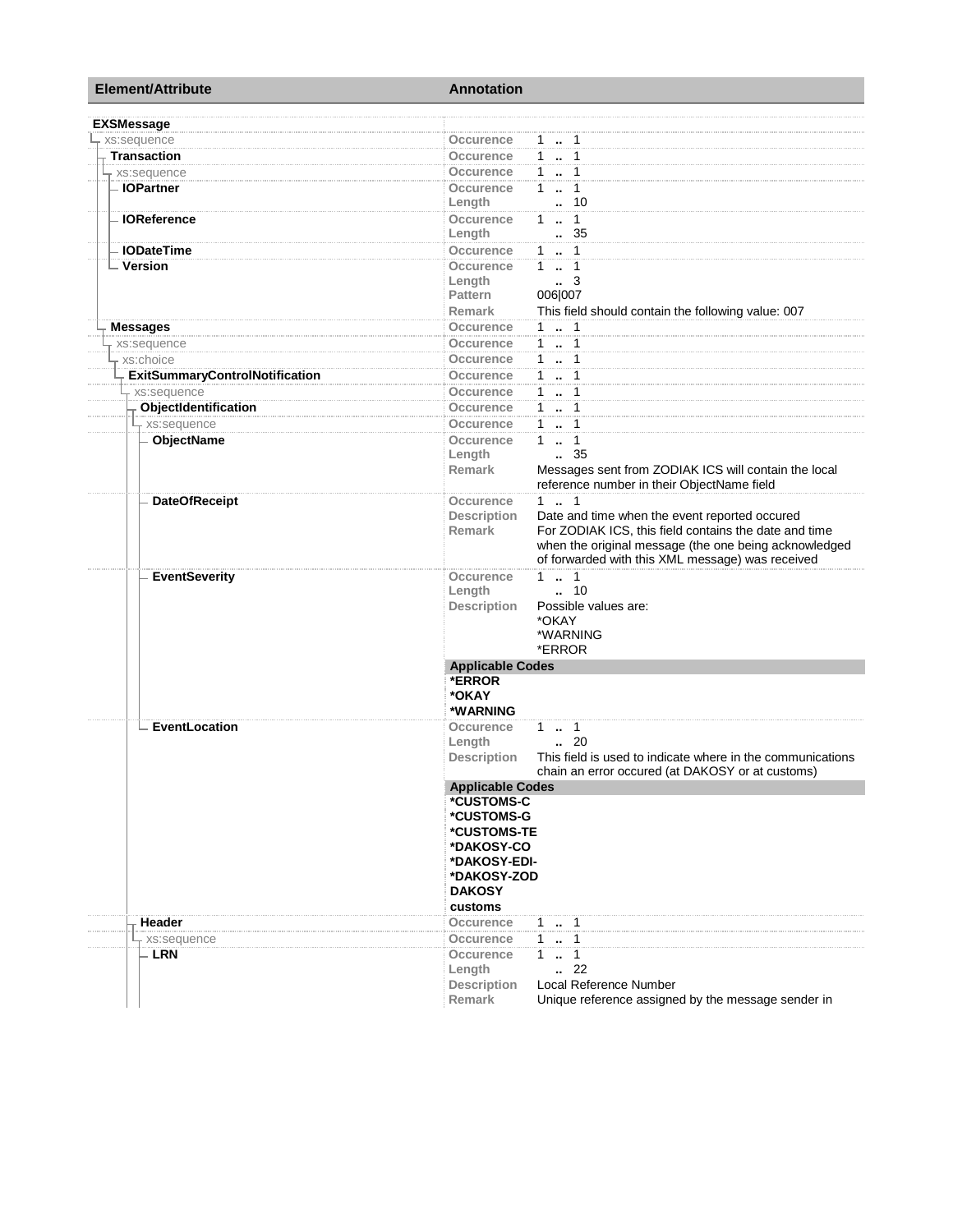| Element/Attribute                  | Annotation                                                                              |                                                                                                                                                                                                                                                                                                                                                                                                                                                                                                                                                                                                                                                                |  |
|------------------------------------|-----------------------------------------------------------------------------------------|----------------------------------------------------------------------------------------------------------------------------------------------------------------------------------------------------------------------------------------------------------------------------------------------------------------------------------------------------------------------------------------------------------------------------------------------------------------------------------------------------------------------------------------------------------------------------------------------------------------------------------------------------------------|--|
|                                    |                                                                                         | order to link the message with his inhouse system. The<br>LRN will be sent back in any customs response<br>messages.<br>Definition accd. TAXUD: "The Local Reference Number<br>(LRN)/Diversion LRN/Arrival LRN shall be a number/<br>identifier allocated by the sending TRADER for a specific<br>transaction (ENS, Arrival notification). It shall be unique<br>per Trader sending the transaction."<br>Note: For ENS to UK, RO and LV, DAKOSY will translate<br>the sender's LRN to a certain format required by these<br>countries' customs agencies. This means that the LRN<br>specifier here is not known to the customs agencies in<br>these countries. |  |
| - MRN                              | Occurence<br>Length<br><b>Pattern</b><br><b>Description</b>                             | 1 . 1<br>18. 18<br>\d\d[A-Z]{2}[A-Za-z0-9]{14}<br>MRN associated with the EXS declaration                                                                                                                                                                                                                                                                                                                                                                                                                                                                                                                                                                      |  |
| <b>NotificationDateAndTime</b>     | <b>Occurence</b>                                                                        | $1 \t  \t 1$                                                                                                                                                                                                                                                                                                                                                                                                                                                                                                                                                                                                                                                   |  |
| PersonLodgingTheSummaryDeclaration | <b>Description</b><br><b>Occurence</b><br><b>Description</b>                            | Date and time of the notification of Customs interventions<br>$1 \t  \t 1$<br>Information about the person lodging the entry summary<br>declaration                                                                                                                                                                                                                                                                                                                                                                                                                                                                                                            |  |
| <b>CustomsOfficeAtExit</b>         | Occurence                                                                               | $1 \t  \t 1$                                                                                                                                                                                                                                                                                                                                                                                                                                                                                                                                                                                                                                                   |  |
| xs:choice                          | Occurence                                                                               | 1  1                                                                                                                                                                                                                                                                                                                                                                                                                                                                                                                                                                                                                                                           |  |
| <b>ReferenceNumber</b>             | Occurence<br>Length<br>Pattern<br><b>Remark</b>                                         | $1 \cdot 1$<br>$8 \dots 8$<br>[A-Z]{2}[A-Z0-9]{6}<br>This has to be a code from the COL (see http://ec.<br>europa.eu/taxation_customs/dds/csrdhome_en.htm)                                                                                                                                                                                                                                                                                                                                                                                                                                                                                                     |  |
| - LocationCode                     | Occurence<br>Length<br>Pattern<br><b>Remark</b>                                         | $1 \t{.} 1$<br>$5-.5$<br>$[A-Z]\{5\}$<br>Instead of a customs office reference number in field<br>CustomsOfficeAtExit, one might send an UNLoCode here.<br>DAKOSY will then map the code to the appropriate<br>number. Please contact DAKOSY if you wish to use this<br>mapping functionality.<br>Note: DAKOSY supports only a 1:1 mapping LoCode<-<br>>CustomsOffice. However, for a number of ports within<br>the EU there are several customs office codes. Therefore,<br>a customer should always consider that the possibility to<br>send customs office codes might be needed even if a<br>UNLoCode is sent usually.                                     |  |
| GoodsItems                         | <b>Occurence</b>                                                                        | 1  1                                                                                                                                                                                                                                                                                                                                                                                                                                                                                                                                                                                                                                                           |  |
| xs:sequence                        | Occurence                                                                               | $1 - 1$                                                                                                                                                                                                                                                                                                                                                                                                                                                                                                                                                                                                                                                        |  |
| <b>GoodsItem</b>                   | <b>Occurence</b>                                                                        | 1 . 999                                                                                                                                                                                                                                                                                                                                                                                                                                                                                                                                                                                                                                                        |  |
| xs:sequence                        | Occurence                                                                               | $1 \t  1$                                                                                                                                                                                                                                                                                                                                                                                                                                                                                                                                                                                                                                                      |  |
| <b>GoodsItemNumber</b>             | <b>Occurence</b><br><b>FractionDigits 0</b><br><b>TotalDigits</b><br><b>Description</b> | $\mathbf{1}$<br>$\ldots$ 1<br>5<br>Unique number of an item of the entry summary<br>declaration                                                                                                                                                                                                                                                                                                                                                                                                                                                                                                                                                                |  |
| <b>CustomsInterventions</b>        | <b>Occurence</b>                                                                        | $1 \t  1$                                                                                                                                                                                                                                                                                                                                                                                                                                                                                                                                                                                                                                                      |  |
| - xs:sequence                      | Occurence                                                                               | $1 \t  \t 1$                                                                                                                                                                                                                                                                                                                                                                                                                                                                                                                                                                                                                                                   |  |
| <b>CustomsIntervention</b>         | Occurence                                                                               | 1 . 999                                                                                                                                                                                                                                                                                                                                                                                                                                                                                                                                                                                                                                                        |  |
| xs:sequence<br>- Code              | <b>Occurence</b><br>Occurence<br>Length                                                 | 1  1<br>1<br>$\ldots$ 1<br>$\overline{4}$<br>$\ddot{\phantom{a}}$                                                                                                                                                                                                                                                                                                                                                                                                                                                                                                                                                                                              |  |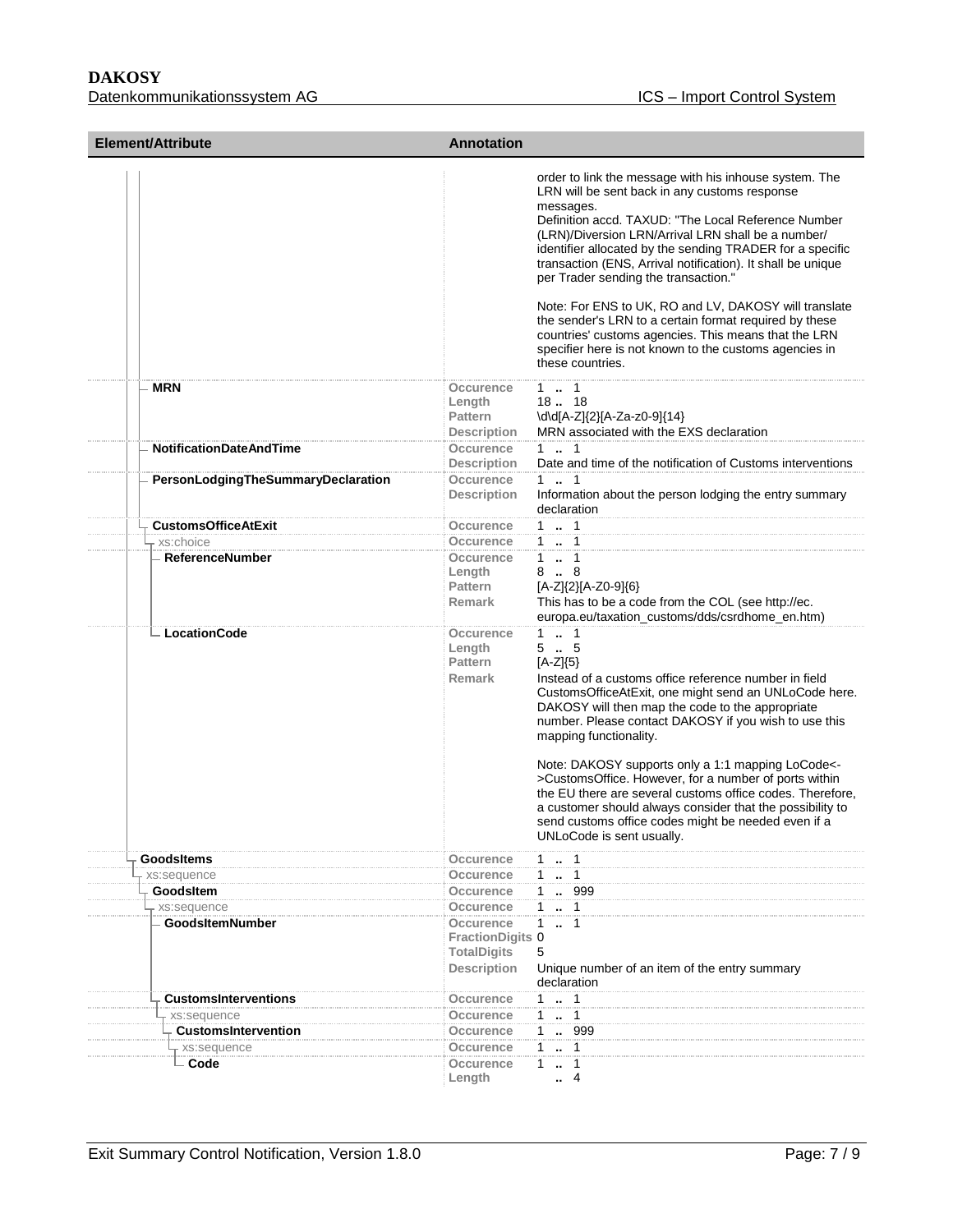**R001** Inspection regarding nuclear/radioactive materials<br>**S001** Seals Inspection

Seals Inspection **X001** X-Ray (incl. other external inspections)

| Element/Attribute | Annotation              |                                                    |  |
|-------------------|-------------------------|----------------------------------------------------|--|
|                   |                         | Description Coding for Customs intervention        |  |
|                   | <b>Applicable Codes</b> |                                                    |  |
|                   | <b>D001</b>             | Document Inspection                                |  |
|                   | <b>P001</b>             | Inspection of physical goods                       |  |
|                   | <b>R001</b>             | Inspection regarding nuclear/radioactive materials |  |

Exit Summary Control Notification, Version 1.8.0 Page: 8 / 9